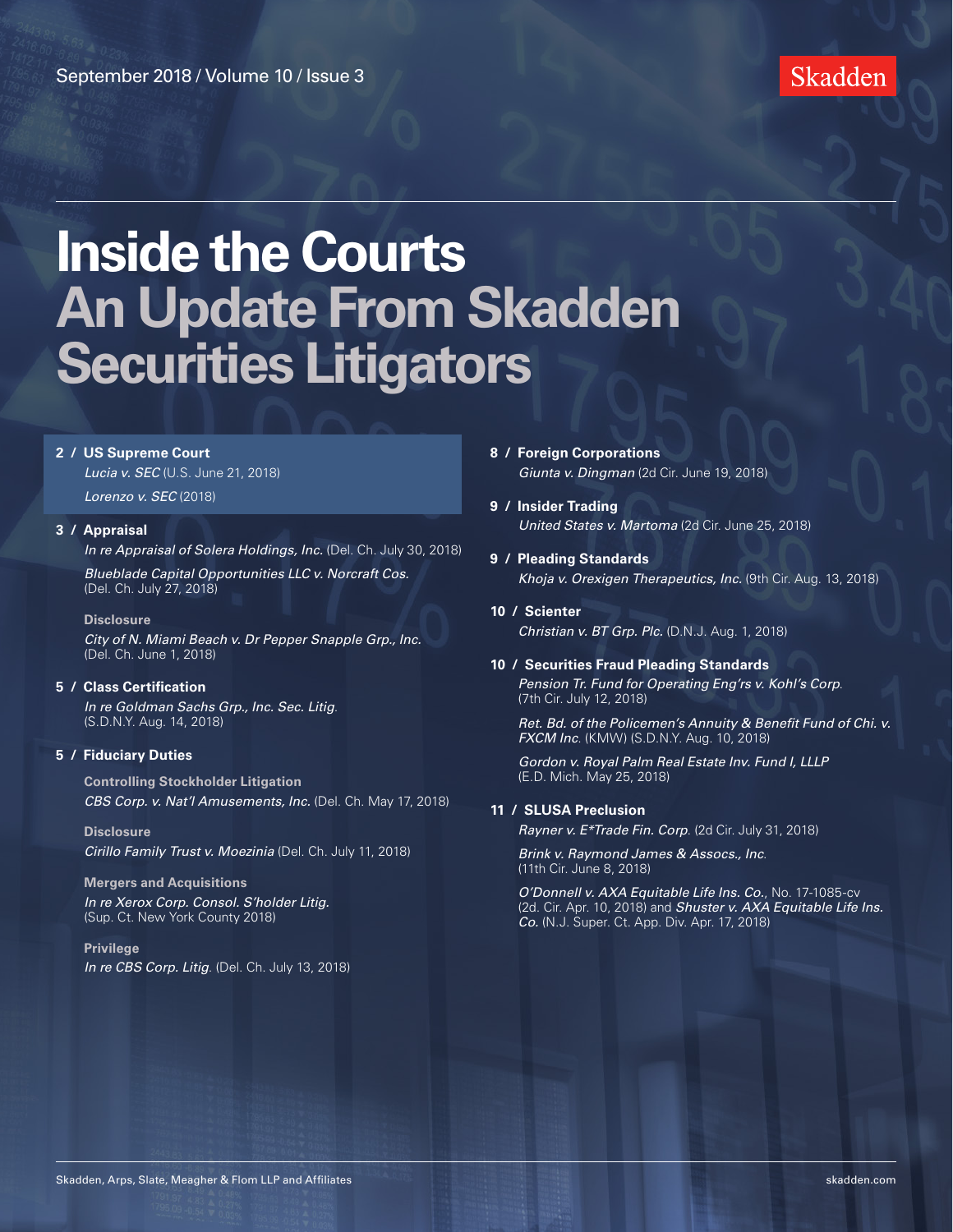### <span id="page-1-0"></span>**US Supreme Court**

**Supreme Court Holds That SEC Administrative Law Judges Are Unconstitutionally Appointed**

*Lucia v. SEC*, No. 17-130 (U.S. June 21, 2018) [Click here to view the opinion](http://www.skadden.com/-/media/files/publications/2018/09/inside-the-courts-sept-2018/fn1_lucia_v_sec.pdf).

In a 7-2 decision, the U.S. Supreme Court held that the Securities and Exchange Commission's (SEC) administrative law judges (ALJs) are "Officers of the United States" and thus subject to the Appointments Clause of the U.S. Constitution. The clause requires that all "Officers of the United States" be appointed by the president, "Courts of Law" or "Heads of Department." The Supreme Court thus held that the appointment of the SEC's ALJs by SEC staff, and not the commission itself, violated the Appointments Clause.

Writing for the majority, Justice Elena Kagan determined that the case was controlled by the Court's precedent in *Freytag v. Commissioner*, 501 U.S. 868, 880-81 (1991), which found that "special trial judges" (STJs) of the U.S. Tax Court adjudicative officials who exercise very similar functions as the ALJs — fell under the category of "Officers of the United States." Critically, both the STJs in *Freytag* and the ALJs here exercised "significant authority pursuant to the laws of the United States," based on an inquiry into "the extent of power an individual wields in carrying out his assigned functions." Even though neither STJs nor ALJs could issue final decisions that would bind the agency, they could, among other things, preside over adversarial hearings, take testimony, and prepare proposed findings and opinions — in the course of which both exercised significant discretion. The Court also reasoned that the ALJs had more autonomy because their decision could automatically become binding under SEC rules if the commission denied review. Additionally, both held "continuing office[s] established by law."

Thus, as in *Freytag*, the Court held that ALJs are "Officers of the United States" whose appointment must comply with the requirements of the Appointments Clause. The Court further determined that the appropriate remedy for the petitioner in this case — who had previously been found by an ALJ to have violated the Investment Advisers Act — was a new hearing before a properly appointed ALJ.

### **Supreme Court to Consider Whether a False or Misleading Statement by Someone Who Is Not Its 'Maker' May Nonetheless Be the Basis of a Fraudulent Scheme Claim**

*Lorenzo v. SEC*, 872 F.3d 578 (D.C. Cir. 2017), c*ert. granted* 138 S. Ct. 2650 (2018) [Click here to view the opinion](http://www.skadden.com/-/media/files/publications/2018/09/inside-the-courts-sept-2018/fn2_lorenzo_v_sec.pdf).

The U.S. Supreme Court granted a petition for a writ of *certiorari* urging it to decide whether the scheme liability provisions of Securities Exchange Act Rule 10b-5(a) and (c) may be used to impose liability in connection with false or misleading statements by a person who is not a "maker" of those statements within the meaning of *Janus Capital Group, Inc. v. First Derivative Traders*, 564 U.S. 135 (2011), and who is thus not liable under the false-and-misleading statements provision of Rule 10b-5(b).

On October 14, 2009, at the behest of his boss, petitioner Francis Lorenzo — who was director of investment banking at a registered brokerage firm — emailed two potential investors several "key" points about Waste2Energy Holdings, Inc.'s (W2E) pending debenture offering. In his emails, Lorenzo forwarded information provided to him by his boss touting the highly attractive nature of the offering but omitting any mention of the devaluation of W2E's intangible assets.

On September 29, 2017, a 2-1 majority of the D.C. Circuit upheld the SEC's determination that Lorenzo had violated Section 17(a)(1) of the Securities Act, Section 10(b) of the Securities Exchange Act and Securities Exchange Act Rules 10b-5(a) and (c) by copying, pasting and sending statements prepared by Lorenzo's boss to investors. The D.C. Circuit held that substantial evidence supported the SEC's determination that Lorenzo acted extremely recklessly in sending his boss' statements to investors because he knew they were false at the time, used them to deceive investors and was therefore liable for engaging in a fraudulent scheme.

The D.C. Circuit held, however, that Lorenzo was not liable under Rule 10b-5(b) for "making" the statements because he did not have "ultimate control" over their content and dissemination, as required to impose liability under the Supreme Court's decision in *Janus*. In explaining its rationale for imposing liability for false statements under the fraudulent scheme provisions of Rules 10b-5(a) and (c) while declining to impose liability for those same statements under Rule 10b-5(b), the court noted that claims involving false statements are not exclusively within the purview of Rule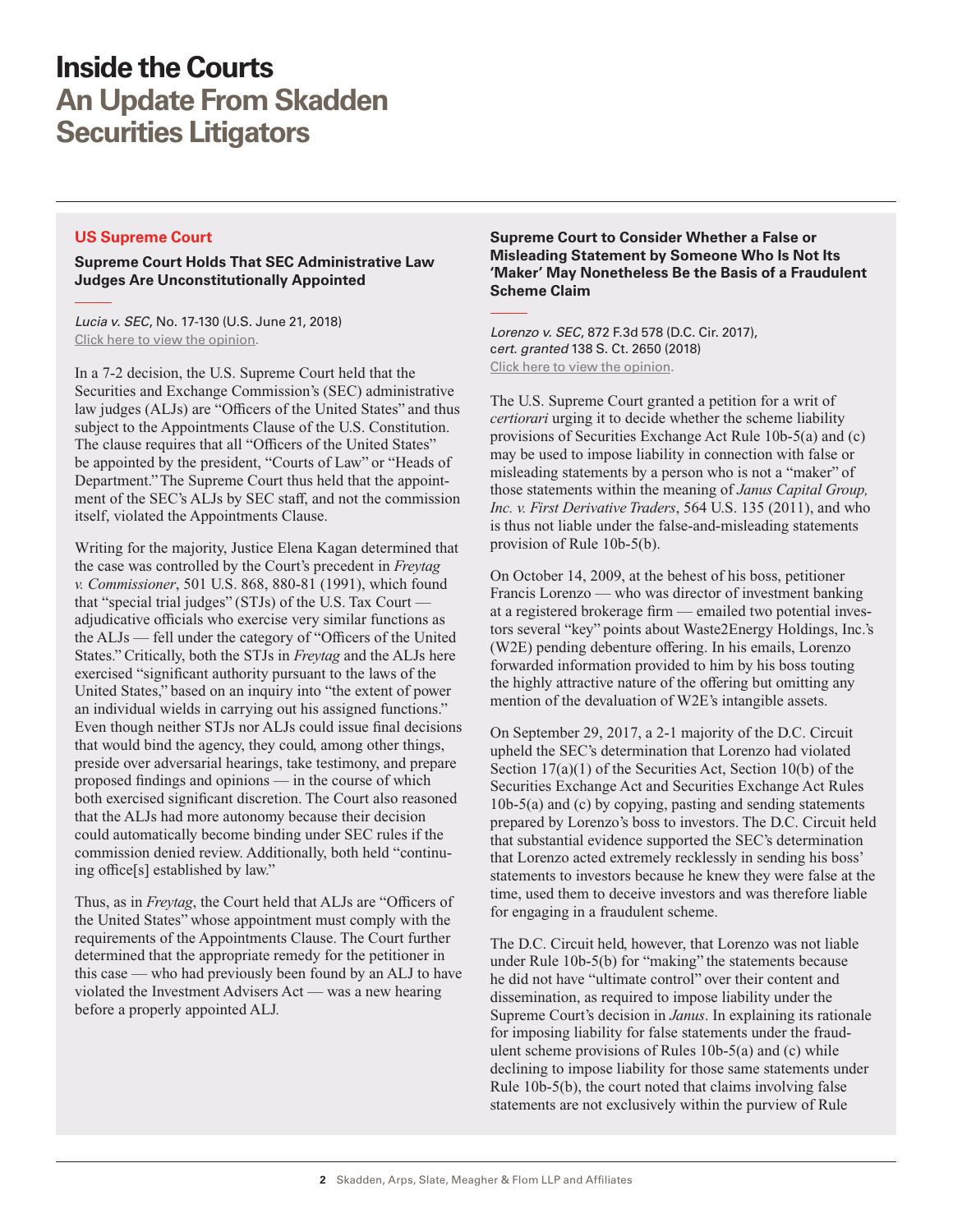<span id="page-2-0"></span>10b-5(b); Rules 10b-5(a) and (c) may encompass conduct involving the dissemination of false statements even if that conduct is beyond the reach of Rule 10b-5(b). Judge Brett Kavanaugh dissented, expressing his view that scheme liability must be based on conduct that goes beyond a defendant's role in preparing misstatements or omissions made by others.

With its decision, the D.C. Circuit joined the Eleventh Circuit in holding that a person who is not the "maker" of a false statement could still be liable for fraudulent scheme claims. *See SEC v. Big Apple Consulting USA, Inc.*, 783 F.3d 786, 795-96 (11th Cir. 2015).

In his petition to the Supreme Court, Lorenzo contended that the false statements that form the basis of the misstatement claim cannot be the sole basis for the fraudulent scheme claim. Lorenzo asserted that a majority of circuits that have ruled on this issue, including the Second, Eighth and Ninth circuits, have held that misstatements alone cannot form the basis of a fraudulent scheme claim under Rule 10b-5(a) or (c) and that additional deceptive conduct is required to impose liability. *See Lentell v. Merrill Lynch & Co*., 396 F.3d 161, 177 (2d Cir. 2005), *WPP Lux. Gamma Three Sarl v. Spot Runner, Inc.*, 655 F.3d 1039, 1057-58 (9th Cir. 2011) and *Pub. Pension Fund Grp. v. KV Pharm. Co*., 679 F.3d 972, 986-87 (8th Cir. 2012). Lorenzo further asserted that the D.C. Circuit's holding allows the SEC to relabel inadequate fraudulent statement claims as fraudulent scheme claims to sidestep the standards set forth in *Janus*, thereby rendering it meaningless. Lorenzo also contended that the D.C. Circuit's decision erases the distinction between primary and secondary violators of the securities laws, thereby exposing large numbers of defendants who are secondary actors to aiding-and-abetting claims that would otherwise be barred in private litigation.

In its opposition to Lorenzo's petition, the SEC argued that the imposition of liability under Rule 10b-5(b) for "*making* a false statement" did not preclude the imposition of liability under Rules 10b-5(a) and (c) for "*disseminating* a false statement." The SEC similarly rejected Lorenzo's concern regarding meritless private actions, noting the additional reliance requirement that must be established by private plaintiffs and the heightened pleading standards imposed by the Private Securities Litigation Reform Act (PSLRA).

The ultimate outcome in *Lorenzo* may very well depend on whether Judge Kavanaugh is confirmed to the Court, and if so, whether he participates in the decision.

### **Appraisal**

### **Court of Chancery Grants Appraisal Award of Deal Price Minus Synergies**

*In re Appraisal of Solera Holdings, Inc.*, C.A. No. 12080-CB (Del. Ch. July 30, 2018) [Click here to view the opinion](https://www.skadden.com/-/media/files/publications/2018/09/inside-the-courts-sept-2018/fn3_in_-re_appraisal_of_solera_holdings.pdf).

Chancellor Andre G. Bouchard issued a post-trial appraisal decision, finding that the fair value of Solera Holdings, Inc. was the deal price minus synergies.

Solera was acquired by private equity firm Vista Equity Partners for \$55.85 per share. The appraisal petitioners contended that, based on a discounted cash flow analysis, the fair value of their shares was \$84.65, a figure 51.6 percent higher than the deal price. On the other hand, for most of the litigation, Solera argued that the best evidence of fair value was the price Solera stockholders received in the transaction, minus synergies. After the Court of Chancery's decision in *Verition Partners Master Fund Ltd. v. Aruba Networks, Inc*., C.A. No. 11448-VCL (Del. Ch. May 21, 2018), was issued, Solera also argued in supplemental briefing that the best evidence of fair value was the unaffected market price of \$36.39 per share.

In awarding deal price minus synergies, the court explained that the Delaware Supreme Court's recent decisions in *DFC Global Corp. v. Muirfield Value Partners, L.P.*, 172 A.3d 346 (Del. 2017), and *Dell, Inc. v. Magnetar Global Event Driven Master Fund Ltd.*, 177 A.3d 1 (Del. 2017), "teach that deal price is 'the best evidence of fair value' when there was an 'open process,' meaning that the process is characterized by 'objective indicia of reliability,'" and that "[i]f the process was open, then 'the deal price deserve[s] heavy, if not dispositive, weight.'" The court determined that the Solera merger "was the product of an open process" with "the requisite objective indicia of reliability emphasized in *DFC* and *Dell*." The court also found the record supported the conclusion that the market for Solera's stock was efficient and well-functioning.

The court rejected the petitioners' argument that merger fees (such as buyer fees, seller fees, debt fees and an "early participation premium" to retire debt in connection with the transaction) should be added to the deal price "because the court's 'focus should be on what Vista was actually willing to spend to buy the Company.'" The court explained that this argument was (i) inconsistent with the definition of fair value, which is "what [stockholders] deserve to receive based on what would fairly be given to them in an arm's-length transaction," and (ii) undesirable as a matter of appraisal policy because "[i]f stockholders received payment for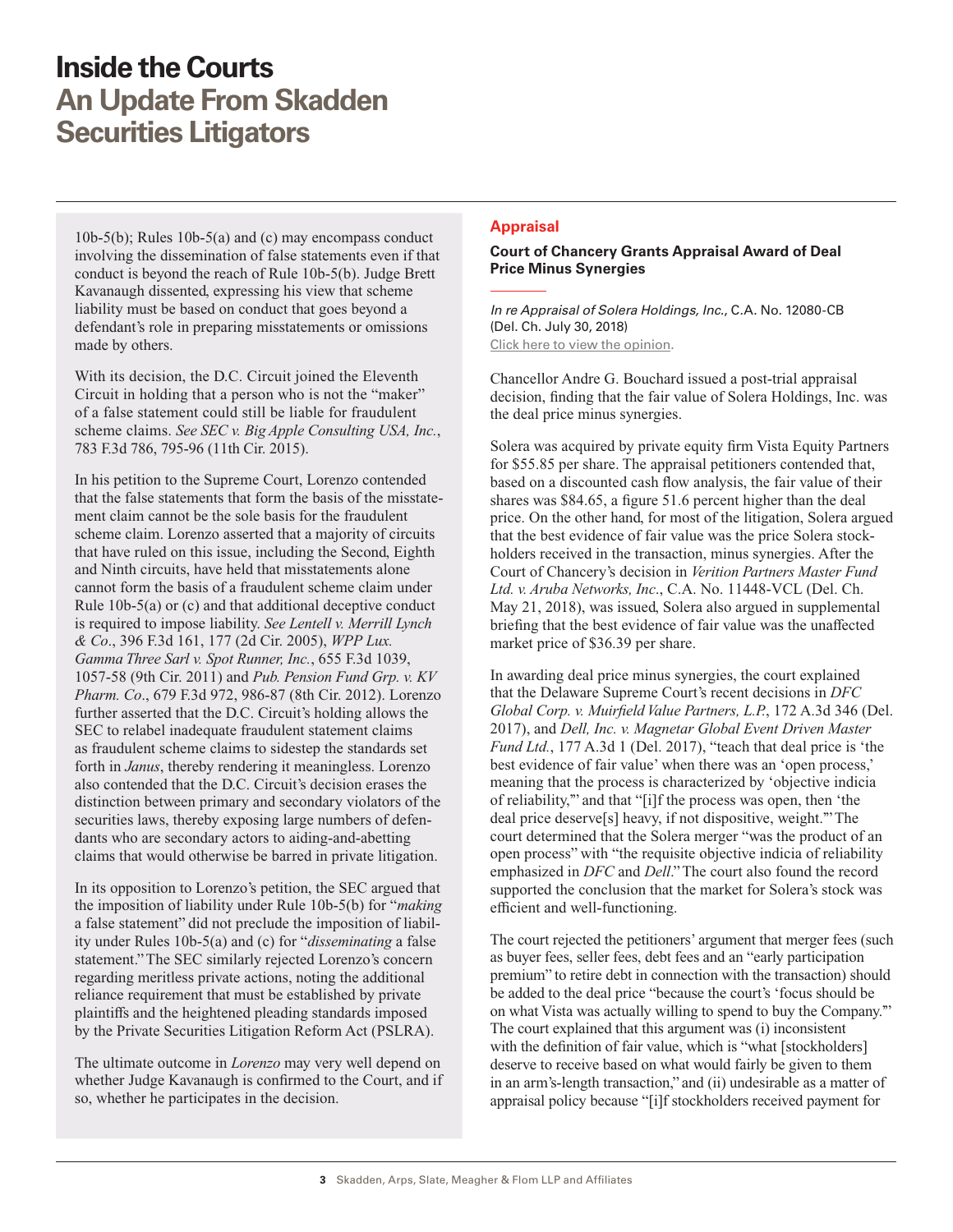<span id="page-3-0"></span>transaction fees in appraisal proceedings, then it would compel rational stockholders in even the most pristine deal processes to seek appraisal to capture their share of the transaction costs (plus interest) that otherwise would be unavailable to them in any non-litigated arm's-length merger."

Finally, the court rejected Solera's supplemental argument, based on the recent *Aruba* decision, that unaffected market price was the most reliable indicator of fair value. The chancellor explained that while the court in *Aruba* declined to adopt "deal price less synergies" because, among other things, that figure "continues to incorporate an element of value derived from the merger itself: the value that the acquirer creates by reducing agency costs," the chancellor did not read *DFC* and *Dell* "to suggest that agency costs represent an element of value attributable to a merger separate from synergies that must be excluded under Section 262(h)."

### **Court of Chancery Grants Appraisal Award Above the Deal Price**

*Blueblade Capital Opportunities LLC v. Norcraft Cos.*, C.A. No. 11184-VCS, (Del. Ch. July 27, 2018) [Click here to view the opinion](http://www.skadden.com/-/media/files/publications/2018/09/inside-the-courts-sept-2018/fn4_blueblade_capital_opportunities.pdf).

In a post-trial appraisal decision, Vice Chancellor Joseph R. Slights III rejected the contention that the \$25.50 per share price that stockholders of Norcraft Companies, Inc. received when the company was acquired by Fortune Brands Home & Security, Inc. was the best indicia of Norcraft's fair value and instead relied on a discounted cash flow analysis to arrive at a fair value of \$26.16, approximately 2.5 percent above the deal price.

The appraisal action arose from Fortune's 2015 acquisition of Norcraft. The court found that "significant flaws in the process leading" to the merger undermined the reliability of the deal price as the best indicia of fair value. Among other things, the court emphasized that there was no pre-signing market check, and the company "fixated" on Fortune while never "broaden[ing] their view to other potential merger partners." The court also found that Norcraft's "lead negotiator was at least as focused on securing benefits for himself as he was on securing the best price." Additionally, the court criticized the "go-shop" process as ineffective, in part because Fortune's financial advisor attempted to "contact and dissuade possible bidders" in a "fit of bad judgment." The court ultimately concluded that, given the flaws in the sales process, the evidence in the case did "not allow for principled reliance upon the efficient capital markets hypothesis" and instead required the court to perform an independent calculation of fair value using a "traditional valuation methodology."

The court therefore performed a discounted cash flow analysis, which resulted in a fair value of \$26.16 a share. The court then considered the deal price as a "reality check" on its discounted cash flow calculation, nothing that the \$0.66 delta between the court's discounted cash flow (DCF) analysis and the merger price was not so large "as to cause [the court] to question whether the DCF is grounded in reality."

#### **Disclosure**

### **Court of Chancery Clarifies Stockholder's Entitlement to Appraisal**

*City of N. Miami Beach v. Dr Pepper Snapple Grp., Inc.*, C.A. No. 2018-0227-AGB (Del. Ch. June 1, 2018) [Click here to view the opinion](http://www.skadden.com/-/media/files/publications/2018/09/inside-the-courts-sept-2018/fn5_city_of_north_miami_beach_v_dr_pepper.pdf).

Chancellor Bouchard granted defendants' motions for summary judgment in a pre-closing breach of fiduciary duty action, holding that in a transaction where stockholders were to receive cash via a special dividend in connection with a merger involving the company's subsidiary, the stockholders were not entitled to appraisal.

The underlying business combination between Dr Pepper Snapple Group, Inc. and Keurig Green Mountain, Inc. was structured as a reverse triangular merger whereby a merger subsidiary of Dr Pepper would merge into Keurig's indirect parent, Maple Parent Holdings Corp. Following the merger, Maple would become a wholly owned subsidiary of Dr Pepper, and each share of Maple would be converted into a right to receive newly issued shares of Dr Pepper stock. In addition, Dr Pepper stockholders were to receive a special cash dividend of \$103.75 per share. After the transaction, Dr Pepper stockholders would own 13 percent of the combined company.

The preliminary proxy issued in connection with the transaction advised Dr Pepper stockholders, who were asked to vote to authorize the issuance of stock as merger consideration, that they were not entitled to appraisal in the transaction. The plaintiff filed suit pre-closing, asserting that Dr Pepper stockholders had appraisal rights in this structure because they were receiving cash in connection with a merger, and the Dr Pepper board therefore breached its fiduciary duties by not disclosing the existence of appraisal rights. The parties cross-moved for summary judgment on an expedited basis, requesting a decision before the impending stockholder vote.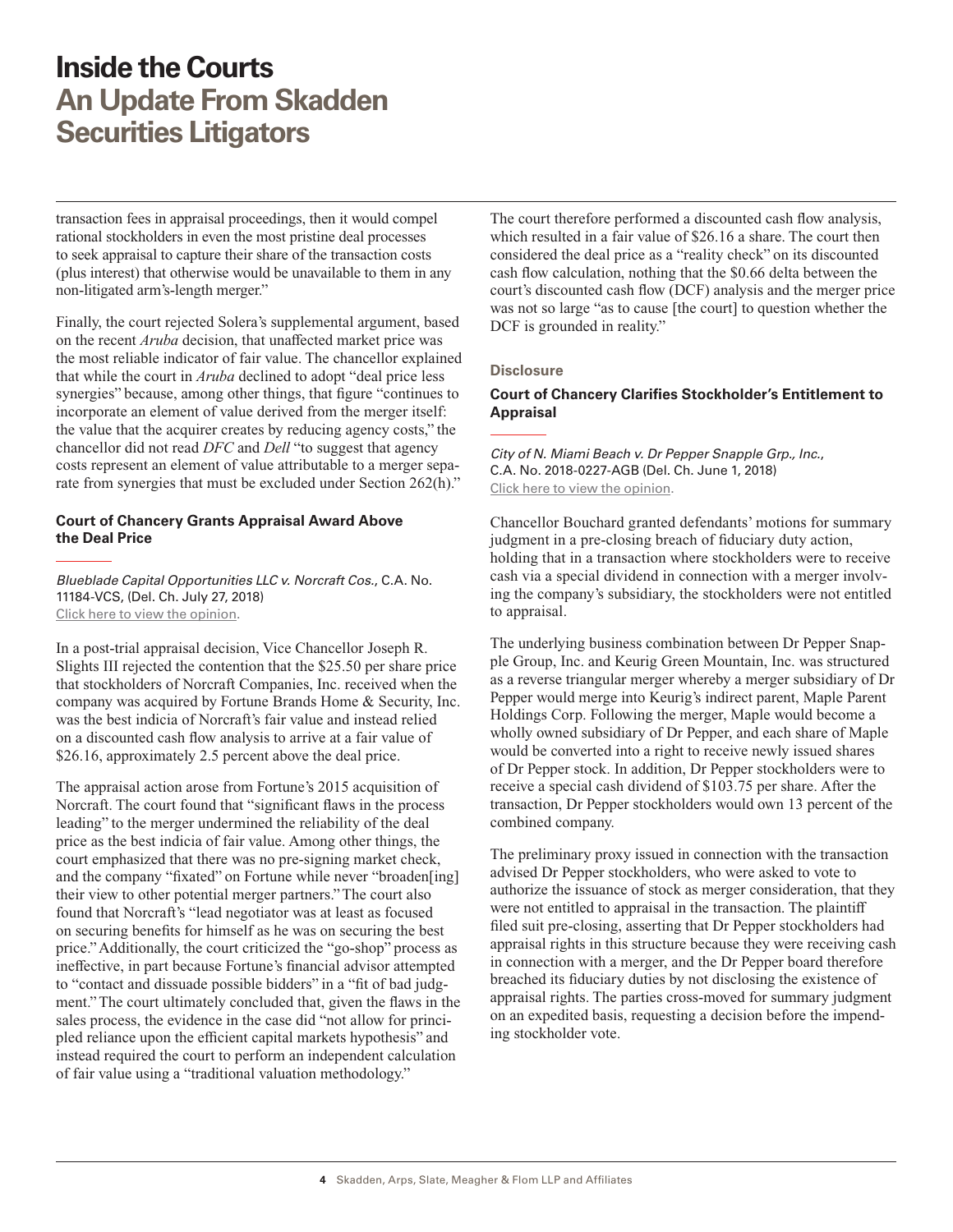<span id="page-4-0"></span>The court granted summary judgment in favor of the defendants. The court explained that Delaware's appraisal statute expressly provides that appraisal rights are available only for the shares of stock of a "constituent corporation" in a merger — in other words, an entity "*actually being merged or combined* and not the parent of such an entity." Because the merger involved Dr Pepper's subsidiary and not Dr Pepper itself, stockholders of Dr Pepper were not entitled to appraisal. The court further concluded that "if the Legislature is concerned about the lack of availability of appraisal rights for this type of transaction, the appropriate recourse is to amend the statute."

### **Class Certification**

**Southern District of New York Grants Motion for Class Certification**

*In re Goldman Sachs Grp., Inc. Sec. Litig*., No. 10 Civ. 3461 (S.D.N.Y. Aug. 14, 2018) [Click here to view the opinion](http://www.skadden.com/-/media/files/publications/2018/09/inside-the-courts-sept-2018/fn6_in_re_goldman_sachs.pdf).

Judge Paul A. Crotty granted the plaintiffs' motion for class certification in an action brought against an investment bank under Section 10(b) of the Securities Exchange Act, alleging that the bank misled investors regarding the company's conflicts of interest policies and business practices.

The court first granted the plaintiffs' motion for class certification on September 24, 2015. The defendants took an interlocutory appeal. The Second Circuit agreed with Judge Crotty that the plaintiffs had satisfied the four requirements of Rule 23(a) and that the plaintiffs could invoke the rebuttable presumption of reliance set forth in *Basic Inc. v. Levinson*, 485 U.S. 224 (1988). The Second Circuit, however, vacated the class certification and ordered the court to reconsider if the defendants had rebutted the *Basic* presumption by a preponderance of the evidence.

On remand, citing the U.S. Supreme Court's holding in *Halliburton Co. v. Erica P. John Fund, Inc*., 134 S. Ct. 2398 (2014), that *Basic*'s presumption of reliance may be rebutted with evidence that the alleged misstatements had no price impact, the court concluded that the defendants failed to show that there was no statistically significant price impact following the corrective disclosures. The defendants argued that between the alleged misrepresentation and the corrective disclosures, 36 news reports disclosed Goldman's alleged conflicts of interests, and that after these news reports, the stock price did not decline. The defendants argued that (i) this lack of price movement meant that the alleged misstatements did not support any price inflation, and (ii) the price decline following the alleged corrective disclosures were not caused by the news of Goldman's conflicts of interest. The court held that the absence of price movement alone was insufficient to "sever the link between the first corrective disclosure and the subsequent stock price drop" and that the first corrective disclosure contained new evidence about the conflicts of interest. The court also held that the defendants' experts failed to reliably demonstrate that the price drop following the corrective disclosures was in no way caused by revealing the alleged misrepresentations.

### **Fiduciary Duties**

**Controlling Stockholder Litigation**

### **Court of Chancery Denies Request for Temporary Restraining Order in Controlling Stockholder Dispute**

*CBS Corp. v. Nat'l Amusements, Inc.*, C.A. No. 2018-0342-AGB (Del. Ch. May 17, 2018) [Click here to view the opinion](http://www.skadden.com/-/media/files/publications/2018/09/inside-the-courts-sept-2018/fn7_cbs_corp_v_national_amusements.pdf).

Chancellor Bouchard denied a request for a temporary restraining order brought by CBS Corp. and five members of the CBS board of directors who sought to preclude CBS' controlling stockholder, National Amusements, Inc. (NAI), from interfering with a special board meeting called to issue a stock dividend intended to dilute NAI's voting power.

Sumner Redstone, who is 95, holds a controlling interest in both CBS and Viacom Inc. through his indirect ownership in NAI. According to the CBS plaintiffs, beginning in 2016, Sumner Redstone's daughter, Shari Redstone, who serves as the president of NAI, began to pursue a merger of CBS and Viacom, which was rejected by an independent special committee of the CBS board on two occasions. The CBS plaintiffs, concerned that Shari Redstone would "replace members of the Board and use the new directors to force through the merger," scheduled a special board meeting at which the board planned to approve a stock dividend to dilute NAI's voting power from 80 percent to 17 percent. They then sought a temporary restraining order in the Court of Chancery prohibiting the Redstones from interfering with the composition of the CBS board, the stock dividend or any other decisions taken by the CBS board at the special meeting.

The court denied the request for a temporary restraining order. In its decision, the court found that the CBS plaintiffs had stated colorable claims for breach of fiduciary duty, given "CBS's proclaimed commitment to independent board governance" and Shari Redstone's alleged interference with CBS' board processes, undermining of CBS management and refusal to agree to public company governance in connection with a potential merger, among other things. However, the court declined to issue a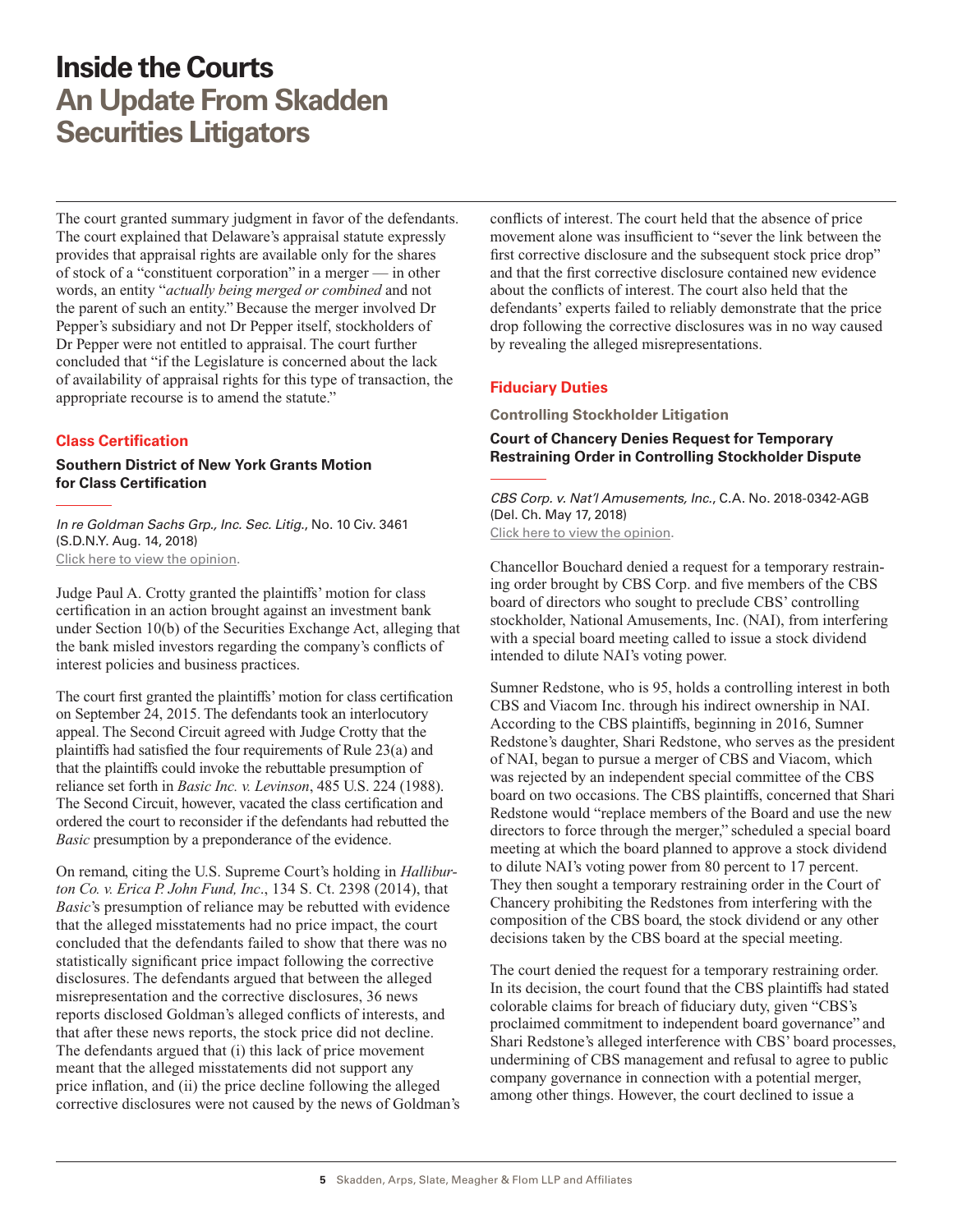<span id="page-5-0"></span>temporary restraining order because the CBS plaintiffs could not demonstrate that irreparable harm would result in the absence of an injunction, noting that "the court has extensive power to provide redress if Ms. Redstone takes action(s) inconsistent with the fiduciary obligations owed by a controlling stockholder."

In addition, the court found that the equities weighed in favor of denying the request, observing "an apparent tension in our law between a controlling stockholder's right to protect its control position and the right of independent directors ... to respond to a threat posed by a controller, including possible dilution of the controller." The court noted that "no precedent has been identified ... in which the court has ever entertained, much less sanctioned, the type of request for relief" sought by the CBS plaintiffs, and that a "truly extraordinary set of circumstances would be necessary to grant" such relief. Although "[t]he exigency of plaintiffs' application preclude[d] further consideration of this point of tension," the court concluded that the "clearest precedent" namely, *Adlerstein v. Wertheimer*, No. CIV.A. 19101, 2002 WL 205684 (Del. Ch. Jan. 25, 2002), which expressly endorsed a controller's right to make the first move pre-emptively to protect its control interest — "is the clearest precedent and weighs heavily in defendants' favor."

#### **Disclosure**

#### **Court of Chancery Validates Written Consents and Dismisses Claim for Breach of Fiduciary Duty**

*Cirillo Family Trust v. Moezinia,* C.A. No. 10116-CB (Del. Ch. July 11, 2018) [Click here to view the opinion](http://www.skadden.com/-/media/files/publications/2018/09/inside-the-courts-sept-2018/fn8_cirillo_family_trust_v_moezinia.pdf).

Chancellor Bouchard granted a motion for summary judgment, validating written consents under Section 205 of the Delaware General Corporation Law (DGCL) and dismissing a claim for breach of fiduciary duty based on inadequate disclosures in a notice to stockholders regarding their appraisal rights.

In August 2014, DAVA Pharmaceuticals, Inc., a private held company, merged with an affiliate of Endo Pharmaceuticals, Inc. DAVA sought stockholder approval of the merger by written consent under Section 228 of the DGCL. DAVA succeeded in obtaining written consents from all of its stockholders except the plaintiff, The Cirillo Family Trust (the Trust). When it became

apparent that the Trust would not provide its written consent, DAVA sent the Trust a notice that the merger had been approved by a majority of DAVA's stockholders and provided information about how to seek appraisal. The Trust never provided its written consent, nor did it seek appraisal of its shares.

The Trust filed a complaint asserting two claims: (i) a claim seeking rescissory damages against DAVA and its directors based on purported defects in the dating of certain written consents, and (ii) a claim for breach of fiduciary duty against DAVA's directors because the notice provided to the Trust allegedly failed to include information material to its determination of whether to accept the merger consideration or to seek appraisal of its shares. DAVA asserted a counterclaim seeking an order validating and declaring effective certain written consents under Section 205 of the DGCL.

First, the court validated the written consents under Section 205 despite the fact that, at the time of the merger, Section 228(c) of the DGCL required that written consents bear the date of signature of each stockholder signing the consent. The defendants admitted that most of the written consents had not been dated by the signatories on the dates they were signed. However, the court recognized that, since its enactment in 2014, Section 205 has provided a mechanism for the court to validate defective corporate acts that would otherwise be incurable due to a technical defect. The court concluded that validating the otherwise defective written consents was appropriate based on the factors set forth in the statute.

Second, with respect to the claim for breach of fiduciary duty against DAVA's directors, the court concluded that while the notice was "totally bereft of information required under Delaware law to permit a stockholder to decide whether to seek appraisal in lieu of accepting the Merger consideration," the directors were entitled to summary judgment because the record demonstrated that they reasonably relied on their longtime outside corporate counsel to prepare the notice. The court determined that nothing in the record suggested that the directors knew or should have known that their counsel was not competent to prepare the notice or that the legal advice concerning the contents of the notice was so erroneous. The court also concluded that Section 141(e) of the DGCL, which creates a safe harbor for directors to rely on the advice of experts, provided a separate statutory ground for judgment in favor of the directors.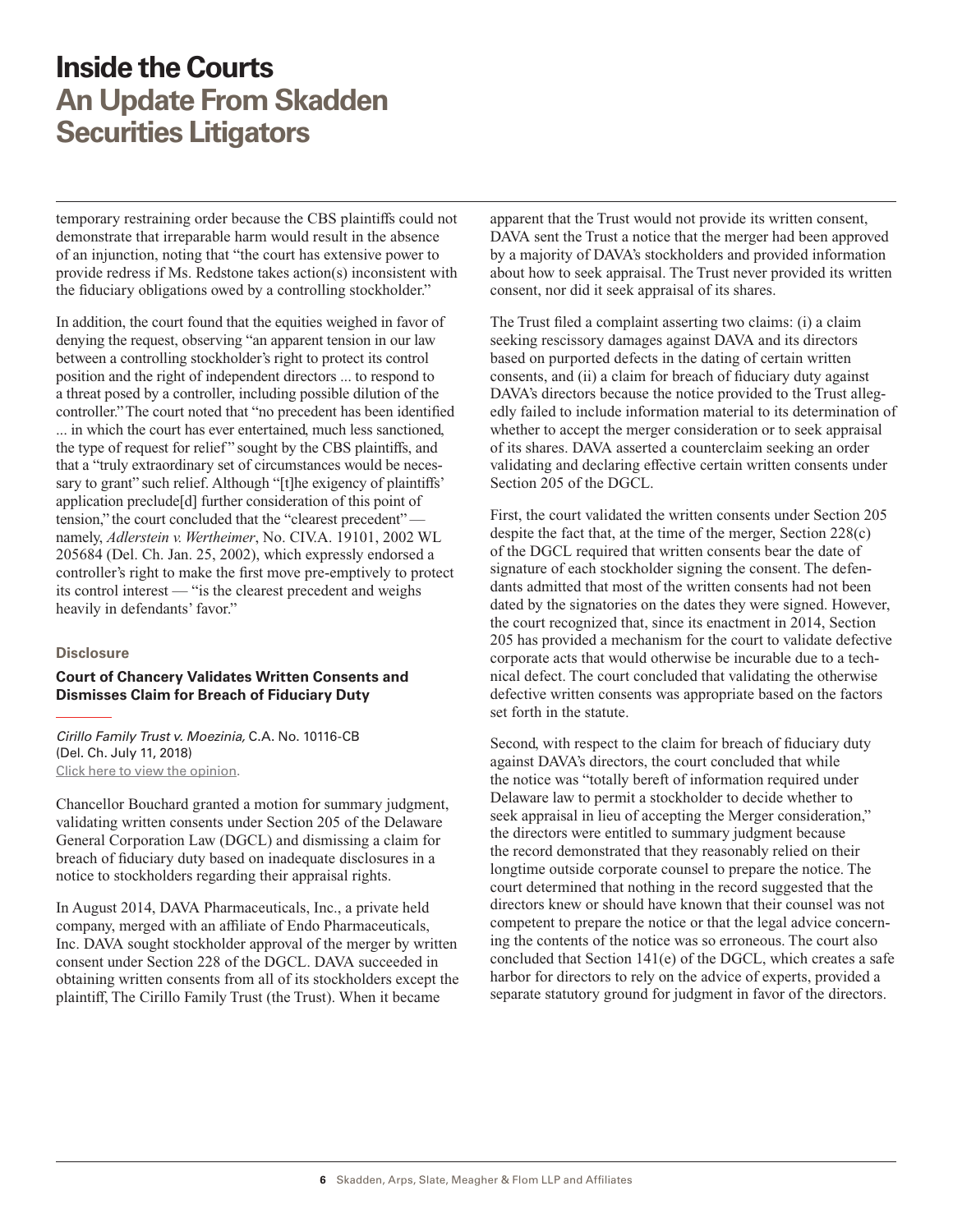#### <span id="page-6-0"></span>**Mergers and Acquisitions**

**New York Supreme Court Enjoins Xerox Merger as Likely Breach of Fiduciary Duty**

*In re Xerox Corp. Consol. S'holder Litig.*, 76 N.Y.S. 3d 759 (Sup. Ct. New York County 2018) [Click here to view the opinion](http://www.skadden.com/-/media/files/publications/2018/09/inside-the-courts-sept-2018/inrexeroxcorp.pdf).

The New York Supreme Court temporarily enjoined a merger pursuant to which Fujifilm Holdings Corp. would acquire a 50.1 percent controlling interest in Xerox Corp.

For decades, Fuji and Xerox had explored various potential transactions. In early 2017, Xerox and Fuji were in discussions regarding Fuji outright purchasing all of Xerox's shares. The negotiations were being conducted primarily by Xerox's CEO, Jeff Jacobson. Xerox indicated that it would only be willing to entertain discussions about an all-cash, premium transaction. In early summer 2017, when Jacobson was speaking with Fuji's senior executives about a potential transaction, the Xerox board decided that Jacobson was not the right person to continue as CEO. Moreover, large Xerox stockholder Carl Icahn had indicated that he intended to launch a proxy contest to replace Jacobson at the 2018 annual stockholder meeting. Jacobson was told that the express and unanimous direction of the board was that he should stop further discussions with Fuji about a possible combination. Nevertheless, Jacobson continued negotiations for a deal with Fuji.

Ultimately, in 2018, Xerox and Fuji entered into a merger that provided Xerox stockholders with no cash payment and in which Fuji obtained a 50.1 percent stake in Xerox. The proposed merger provided that, post-transaction, Jacobsen would be CEO of the combined company, and that five existing Xerox directors would be members of the combined board.

In evaluating whether to enjoin the deal, the court applied New York fiduciary duty law. The court found that the plaintiffs had demonstrated a likelihood of success on the merits of the claim that the Xerox board breached its fiduciary duties in approving the merger and that Fuji aided and abetted the breach. The "lynchpin" of the court's decision turned on the conduct of Jacobsen "in the time frame preceding the Board's approval of a transaction that granted control of an iconic American company to Fuji without any cash payment by Fuji to Xerox shareholders, and the Board's acquiescence in Jacobson's conduct." The court stated that "[t]he facts ... clearly show that Jacobson, having been told on November 10 that the Board was actively seeking

a new CEO to replace him, was hopelessly conflicted during his negotiation of a strategic acquisition transaction that would result in a combined entity of which he would be CEO." Moreover, "Jacobson was consistently acting without the knowledge of the entire Xerox Board even after the Board decided ... that he immediately cease any further communications and negotiations with Fuji about a possible transaction. Despite the Board's decision, Jacobson doubled down on his efforts and worked directly with Fuji to ensure a deal that is disproportionately favorable to Fuji, not Xerox."

The court found that the business judgment rule did not apply, and entire fairness was instead the relevant standard of review, because Jacobson was conflicted, and it was likely that "the director defendants, a majority of whom would have future directorship positions on the board of the combined entity, acted in bad faith in structuring and negotiating the proposed transaction." Indeed, according to Xerox's own financial advisor, the transaction undervalued Xerox and provided an inadequate control premium. With respect to the aiding-and-abetting claim, the court stated that "plaintiffs have demonstrated that throughout negotiations, Fuji's representatives ... believed that the proposed transaction disproportionately favored Fuji at the expense of Xerox shareholders," and "knowing full well that Jacobson was under enormous pressure from Icahn and the Board and that Jacobson could soon be replaced as CEO, presented Jacobson with the opportunity to stay on as CEO of the combined entity that would emerge from a change of control transaction that deprived Xerox shareholders of an adequate control premium."

Thus, the court enjoined the transaction until a final hearing on the merits could be had. The court also enjoined Xerox's enforcement of its advance notice bylaw deadline at the upcoming annual meeting, to allow dissident shareholders to nominate a competing slate. The court required plaintiffs to provide a \$150 million undertaking as security for the injunction.

Following the injunction, Xerox and activist stockholders seeking to replace the Xerox board reached a settlement with Xerox, under the terms of which Xerox terminated the Fuji merger, and the CEO of Icahn Enterprises became chairman of Xerox, and Jacobson was also replaced as CEO of Xerox. Subsequently, Fuji sued Xerox in federal court, seeking over \$1 billion in damages in connection with the failed merger, arguing that Xerox caved to activist pressure and made the "unilateral decision to terminate [the merger] without legitimate cause."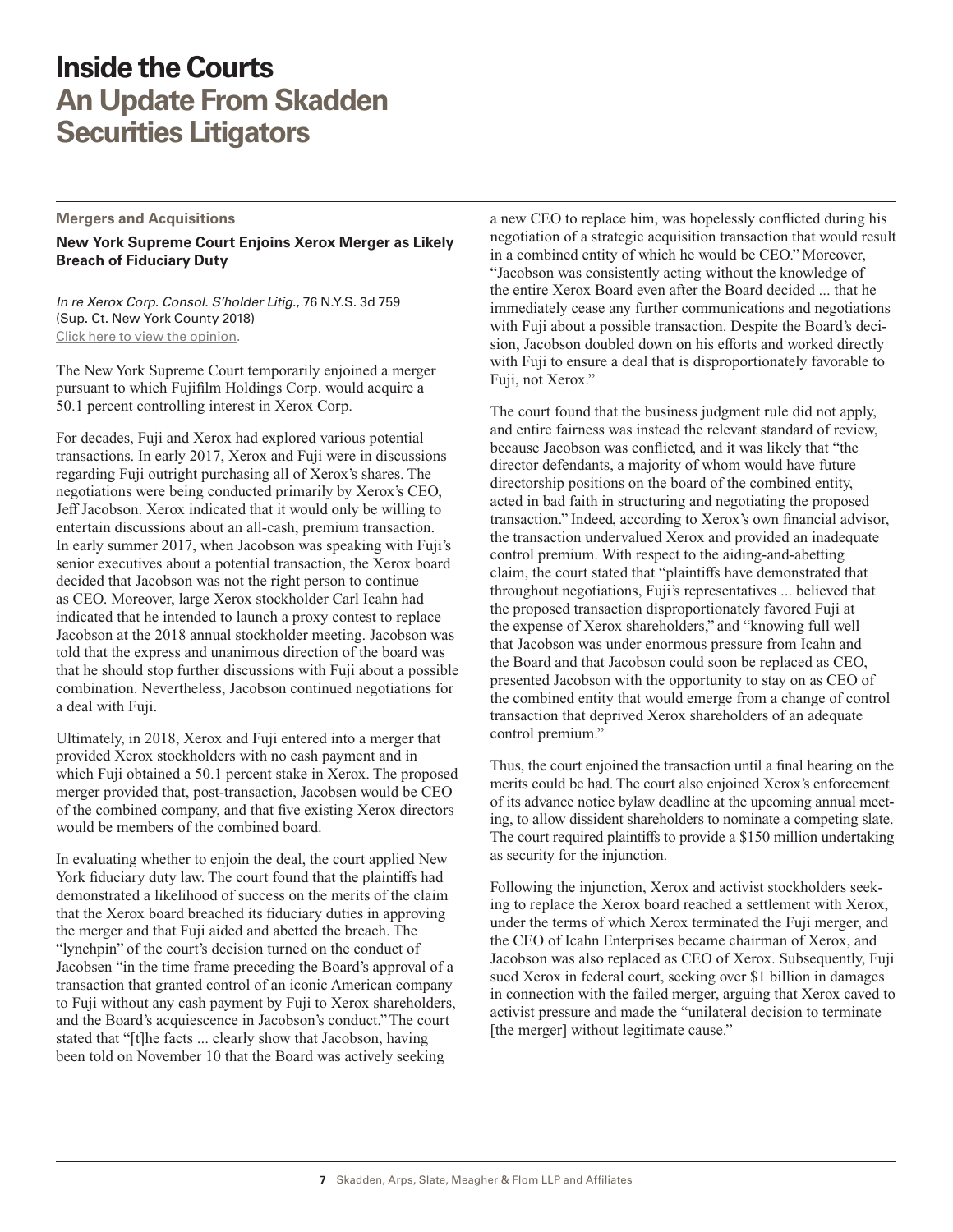#### <span id="page-7-0"></span>**Privilege**

### **Court of Chancery Provides Guidance on Limiting Directors' Access to Information**

*In re CBS Corp. Litig*., Consol. C.A. No. 2018-0342-AGB (Del. Ch. July 13, 2018) [Click here to view the opinion](http://www.skadden.com/-/media/files/publications/2018/09/inside-the-courts-sept-2018/fn9_in_re_cbs_corp_litig.pdf).

Two months after denying the CBS plaintiffs' request for a temporary restraining order in *In re CBS Corp. Litigation*, Chancellor Bouchard granted in part and denied in part a motion to compel filed by NAI, providing guidance on when limitations can be placed on a director's ability to access privileged information.

Through the motion to compel, NAI sought (i) communications between any officer or director of CBS, on the one hand, and CBS' in-house and outside counsel, on the other; and (ii) communications between members of the special committees formed to consider the Viacom-CBS merger, on the one hand, and CBS' in-house and outside counsel, on the other.

The court summarized "three recognized limitations on a director's ability to access privileged information": (i) a "director's right can be diminished by an *ex ante* agreement among the contracting parties"; (ii) a board can act "openly with the knowledge of the excluded director to appoint a special committee"; and (iii) a "board or a committee can withhold privileged information once sufficient adversity exists between the director and the corporation such that the director could no longer have a reasonable expectation that he was a client of the board's counsel."

Applying these principles, Chancellor Bouchard held that NAI was not entitled to communications between members of the special committees and their counsel, on the one hand, and CBS' in-house and outside counsel, on the other, that were "undertaken in aid of the process of " the special committees. The court found that because NAI "placed [itself] across the negotiating table from CBS," sufficient adversity existed such that the NAI directors could not have reasonably expected that they were clients of either the board or the special committees' counsel with respect to matters delegated to the special committees. The court further explained that "it is logical to expect that a special committee charged with evaluating a proposed transaction ... may wish or

may need to confer with the corporation's in-house lawyers and outside counsel to discharge their duties in an informed and responsible manner."

However, the court granted the motion to compel with respect to "any matter *other than the matters falling within the purview of the Special Committees for which CBS Counsel provided assistance.*" Chancellor Bouchard noted that the NAI directors were not made aware (nor should they reasonably have been aware) that CBS' in-house counsel and outside counsel were not representing them jointly with other CBS directors with respect to such matters.

### **Foreign Corporations**

**Second Circuit Holds That Transaction Involving Foreign Corporation Constitutes 'Domestic Transaction'**

*Giunta v. Dingman*, No. 17-1375-cv (2d Cir. June 19, 2018) [Click here to view the opinion](http://www.skadden.com/-/media/files/publications/2018/09/inside-the-courts-sept-2018/fn10_giunta_v_dingman.pdf).

The Second Circuit vacated the dismissal of claims brought against a foreign hospitality corporation under Section 10(b) of the Securities Exchange Act alleging the company made various misrepresentations in the United States that induced the plaintiff to invest in the foreign company.

The court held that the plaintiff plausibly alleged a "domestic transaction" under the Securities Exchange Act. The court reasoned that although the company's shares were not listed on a domestic exchange, the plaintiff had sufficiently alleged that the company incurred irrevocable liability within the United States. The investment offer to purchase a 50 percent interest in the company and the subsequent wire transfer of \$100,000 was a "sufficiently definite" agreement that was entered into in New York and imposed an obligation on the company to take, pay for and delivery a securities in the United States. Although the agreement was subject to a condition subsequent — approval from the Bahamian exchange of the issuance of shares — irrevocable liability was incurred when the parties entered into the agreement. The court also held that the agreement was not "so predominately foreign" to render the application of Section 10(b) "impermissibly extraterritorial": The agreement was entered into in New York, the misrepresentations occurred in New York and both parties were U.S. citizens.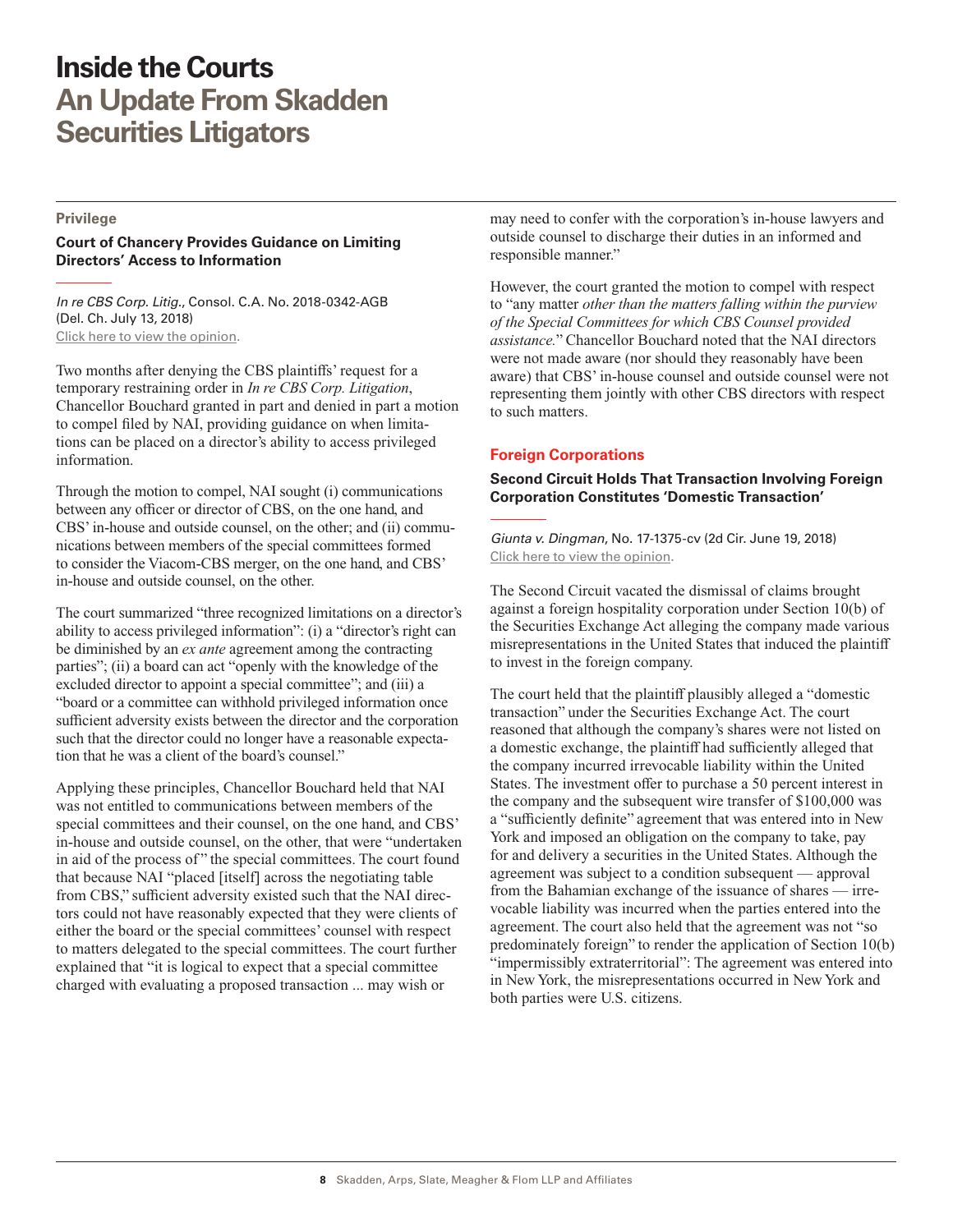### <span id="page-8-0"></span>**Insider Trading**

### **Second Circuit Clarifies State of Insider Trading Law**

*United States v. Martoma*, No. 14-3599 (2d Cir. June 25, 2018) [Click here to view the opinion](http://www.skadden.com/-/media/files/publications/2018/09/inside-the-courts-sept-2018/fn11_us_v_martoma.pdf).

Ten months after issuing its original decision in *United States v. Martoma,* 869 F.3d 58 (2d Cir. 2017), the Second Circuit issued an amended opinion clarifying the state of insider trading law in the Second Circuit following the U.S. Supreme Court's decision in *Salman v. United States*, 137 S. Ct. 420 (2016).

In *Dirks v. SEC*, 463 U.S. 646 (1983), the Supreme Court established that a recipient of confidential information (a "tippee") can be liable for insider trading when the tipper has breached a fiduciary duty by disclosing the information; whether the tipper has breached a fiduciary duty depends on whether he will personally benefit from the disclosure. *Dirks* provided several examples of personal benefits that could prove a tipper's breach, including a relationship between the tipper and the tippee "that suggests a *quid pro quo* from the latter" and the tipper's "intention to benefit" the tippee.

In *United States v. Newman*, 773 F.3d 438 (2d Cir. 2014), the Second Circuit held that proof of a personal benefit requires evidence of "a meaningfully close personal relationship that generates an exchange that is objective, consequential, and represents at least a potential gain of a pecuniary or similarly valuable nature." However, the Supreme Court subsequently held in *Salman v. United States*, 137 S. Ct. 420 (2016), that *Newman*'s requirement that the tipper receive something of a "pecuniary of similarly valuable nature" was inconsistent with *Dirks*.

The Second Circuit nevertheless determined that *Newman*'s "meaningfully close personal relationship" requirement could be satisfied by evidence of a *quid pro quo* relationship between the tipper and tippee, or the tipper's intent to benefit the tippee — consistent with *Dirks* and not inconsistent with *Salman*. Accordingly, even though the district court misstated the law in its instructions to the jury, the error did not affect the defendant's substantial rights because evidence that the defendant traded on the basis of confidential information disclosed to him by a consulting expert who had been paid \$70,000 in fees was sufficient evidence of a *quid pro quo* relationship supporting the defendant's insider trading conviction.

### **Pleading Standards**

**Ninth Circuit Reverses Dismissal, Warns of 'Concerning' Overuse of Judicial Notice and Incorporation-by-Reference**

*Khoja v. Orexigen Therapeutics, Inc.*, No. 16-56069 (9th Cir. Aug. 13, 2018) [Click here to view the opinion](http://www.skadden.com/-/media/files/publications/2018/09/inside-the-courts-sept-2018/fn12_khoja_v_orexigen_therapeutics_inc.pdf).

The Ninth Circuit reversed the dismissal of a putative securities class action against Orexigen Therapeutics, taking issue with what the court called a "concerning pattern in securities cases" in which the "overuse" of the judicial notice and incorporation by reference doctrines have resulted in the improper dismissal of securities suits at the pleading stage.

The complaint alleged that the defendant pharmaceutical company made material misrepresentations and omissions regarding clinical trials involving its developmental-stage obesity drug. When later results revealed that there were no cardiovascular benefits associated with the drug, the company's stock price plunged.

The district court dismissed the complaint after it judicially noticed and incorporated by reference 21 of the 22 documents requested by the defendant. The Ninth Circuit reversed, holding that the district court abused its discretion by incorporating at least seven of the 21 documents into the complaint and judicially noticing certain facts. The panel stated that the defendants were "exploiting these procedures improperly to defeat what would otherwise constitute adequately stated claims," and that "[i]f defendants are permitted to present their own version of the facts at the pleading stage — and district courts accept those facts as uncontroverted and true — it becomes near impossible for even the most aggrieved plaintiff to demonstrate a sufficiently 'plausible' claim for relief." The court stated that this problem was "especially significant" in securities fraud cases, where there is a heightened pleading standard and the defendants possess materials to which the plaintiffs do not yet have access.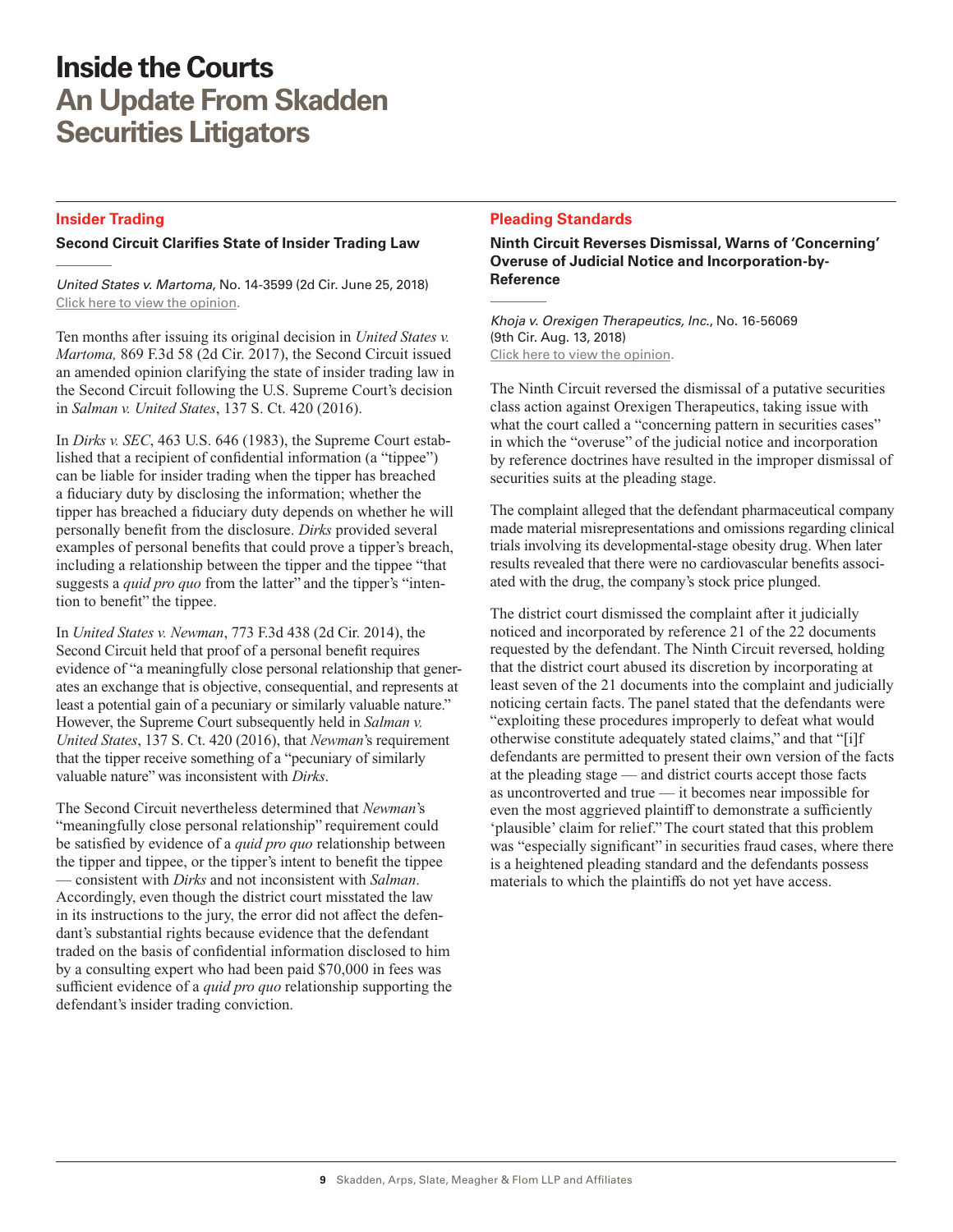#### <span id="page-9-0"></span>**Scienter**

#### **District of New Jersey Dismisses Suit for Failure to Adequately Plead Individual or Corporate Scienter**

*Christian v. BT Grp. Plc.*, No. 2:17-cv-497-KM-JBC (D.N.J. Aug. 1, 2018) [Click here to view the opinion](http://www.skadden.com/-/media/files/publications/2018/09/inside-the-courts-sept-2018/fn13_christian_v_bt_group_plc.pdf).

Judge Kevin McNulty dismissed a putative securities class action brought on behalf of purchasers of BT Group American depositary receipts (ADRs), who alleged that the defendants made a series of misstatements relating to control problems at a BT Group subsidiary in Italy.

In October 2016, BT Group announced a £145 million writedown due to "certain historical accounting errors" at BT Italy that were identified through an internal investigation by its audit committee. In January 2017, BT Group announced that the write-down was being increased to £530 million, explaining that the "extent and complexity of inappropriate behaviour" was greater than previously identified.

In the follow-on securities suit, the plaintiffs attempted to establish scienter with respect to the individual defendants by arguing that the defendants knew, or were reckless in ignoring, significant concerns that were raised in the audit committee's annual reports. The district court rejected that argument, finding that the annual reports did not put executives on notice of fraud at BT Italy, and that the audit committee's monitoring didn't amount to a "red flag[]." The court concluded it was more reasonable to infer that the executives were unware of the fraud.

The court also rejected the plaintiffs' efforts to plead "corporate scienter." While noting that the Third Circuit has neither accepted nor rejected the corporate scienter doctrine, Judge McNulty observed that courts that have permitted plaintiffs to plead corporate scienter still required the plaintiff to plead facts giving rise to a strong inference that someone in the corporation — whether or not that person was a named defendant — acted with scienter. Given that standard, the court found that, "taken collectively," the allegations were not "so fundamental and pervasive as to support an inference of corporate scienter," and in fact an opposing inference was "at least as likely."

### **Securities Fraud Pleading Standards**

### **Seventh Circuit Affirms Dismissal of Securities Fraud Case for Insufficient Scienter Pleading**

*Pension Tr. Fund for Operating Eng'rs v. Kohl's Corp*., No. 17-2697 (7th Cir. July 12, 2018) [Click here to view the opinion](http://www.skadden.com/-/media/files/publications/2018/09/inside-the-courts-sept-2018/fn15pensiontrustfundforoperatingengineersvkohls.pdf).

In an opinion by Chief Judge Diane P. Wood, the Seventh Circuit affirmed the dismissal of securities fraud claims under Sections 10(b) and 20(a) of the Securities Exchange Act and Rule 10b-5 promulgated thereunder. The plaintiffs, a pension fund, alleged in a putative class action that a major retailer and two of its executives defrauded investors by publishing false and misleading information in the lead-up to correcting several years of lease accounting statements in its financial filings. The plaintiffs alleged that repeated corrections in 2005, 2010 and 2011 showed that the defendants knew or at least recklessly disregarded that the information in their financial filings was false. Judge J.P. Stadtmueller of the Eastern District of Wisconsin dismissed, with prejudice, the securities fraud claims because the plaintiffs failed to meet the heightened pleading requirements for scienter under the PSLRA.

The Seventh Circuit agreed. The court noted that it must consider the probability of whether, taken as a whole, the false statements alleged by the plaintiffs indicated "an intent to deceive or a reckless indifference to whether the statements were misleading," as opposed to being "the result of merely careless mistakes at the management level based on false information fed it from below." The plaintiffs' complaint alleged a litany of facts but did not connect those facts in a manner that pointed toward scienter. This included the plaintiffs' allegations that executives continued selling stocks around the time of the accounting corrections; the complaint did not allege anything actually suspicious about the stock sales that would support an inference of scienter. The Seventh Circuit further held that the plaintiffs had not established that an amended complaint would cure insufficiencies in the original, so the district court's finding that an amendment would be futile was warranted. Accordingly, the Seventh Circuit did not find error in the district court's dismissal with prejudice.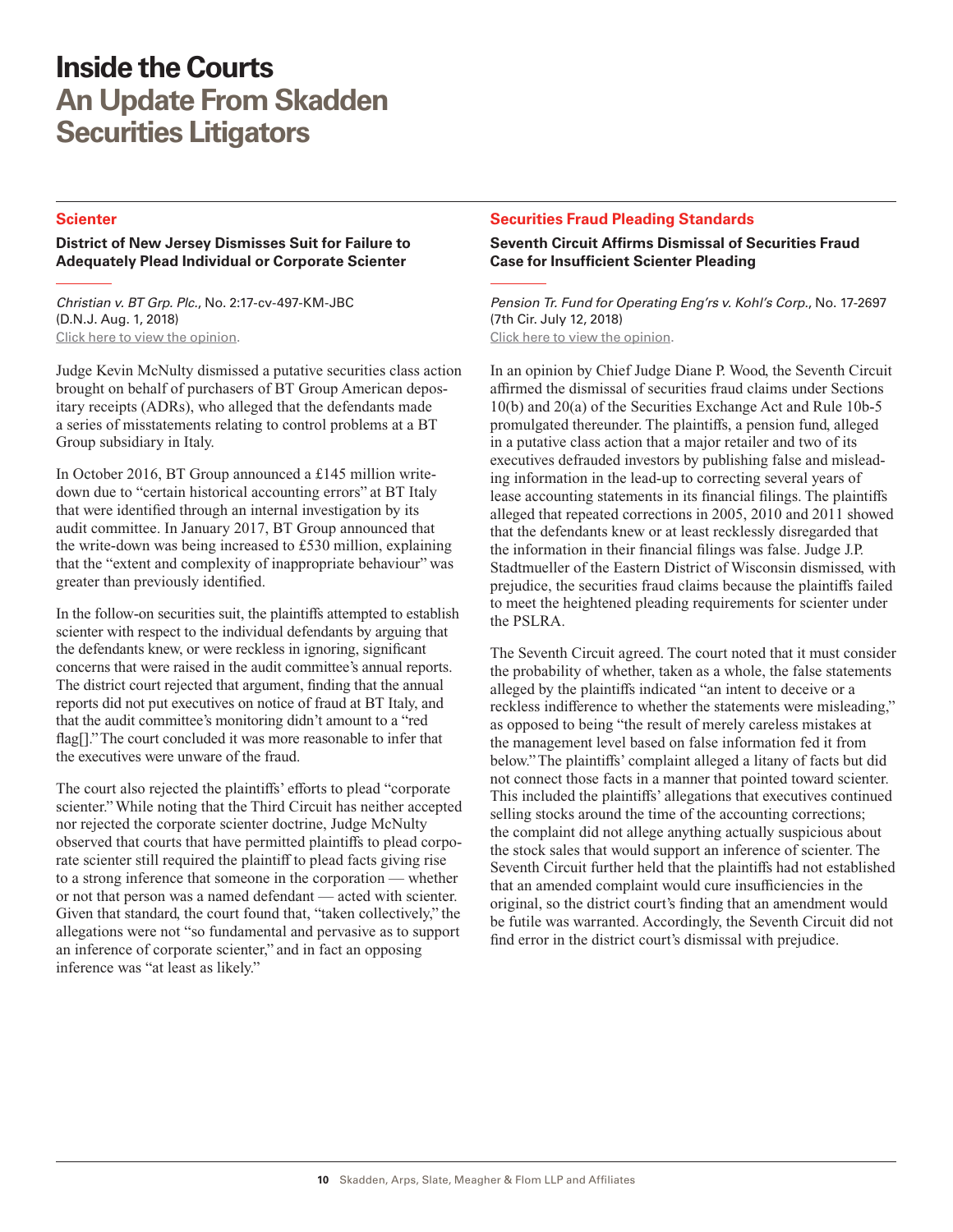### <span id="page-10-0"></span>**Southern District of New York Dismisses Securities Fraud Claims Against Currency Brokerage Firm**

*Ret. Bd. of the Policemen's Annuity & Benefit Fund of Chi. v. FXCM Inc*., 15-CV-3599 (KMW) (S.D.N.Y. Aug. 10, 2018) [Click here to view the opinion](http://www.skadden.com/-/media/files/publications/2018/09/inside-the-courts-sept-2018/fn16_retirement_board_v_fxcm.pdf).

Judge Kimba M. Wood dismissed claims brought against a currency brokerage firm and under Section 10(b) of the Securities Exchange Act alleging that the company misled investors regarding the brokerage firm's business risks. The plaintiffs alleged that the brokerage firm allowed its customers to trade currency and bet on changes in prices for certain currency pairs, and that the firm operated under an "agency model" in which it earned money through commissions on trades, as opposed to a "principal model" under which it earned money when its customers lost on trades. The plaintiffs alleged that the company made materially false and misleading statements about the business risks associated with this compensation structure.

The court held that the alleged misrepresentations were nonactionable statements. The statement "that the agency model reduced [the Company's] risks" was puffery. Statements that the brokerage firm was "a riskless principal," "was not exposed to [] market risk" and "had a no debit policy" were not materially misleading when taken in context, and the statements that the company "had a fairly conservative margin policy, maintained a substantial pool of liquidity, [ ] maintained excess regulatory capital ... had no material changes in its risk factors" were too general for investors to rely upon. The court also held that the plaintiffs failed to sufficiently allege scienter and show that the founder believed that the company's business risks were greater at the time the statements were made.

### **Eastern District of Michigan Denies Defendants' Motion to Dismiss Federal Securities Law Claims Brought by Plaintiff Seeking to Recover Funds From Ponzi Scheme Within Ponzi Scheme**

*Gordon v. Royal Palm Real Estate Inv. Fund I, LLLP*, No. 09-11770 (E.D. Mich. May 25, 2018) [Click here to view the opinion](http://www.skadden.com/-/media/files/publications/2018/09/inside-the-courts-sept-2018/fn17gordonvroyalpalmrealestateinvestmentfund.pdf).

Judge Arthur J. Tarnow granted in part and denied in part a motion to dismiss claims under Section 10(b) of the Securities Exchange Act and Rule 10b-5 promulgated thereunder, as well as numerous state securities statutes. The claims were brought by a court-appointed receiver to recover funds illegally derived from one Ponzi scheme that were later invested into the defendants' real estate investment Ponzi scheme.

In their motion, the defendants asserted the *in pari delicto* defense — the plaintiff was engaged in the same wrongdoing as the defendants, which should bar recovery. Applying the U.S. Supreme Court's test set forth in *Bateman Eichler v. Berner*, 472 U.S. 299 (1985), the court rejected the defendants' *in pari delicto* defense for the federal securities law claims, stating that precluding the suit would interfere with the effective enforcement of federal securities laws and would not serve to protect the investing public.

Nonetheless, the court rejected the plaintiff's "maker" liability theory because an individual no longer party to the action was in fact the "maker" of the relevant misrepresentations. Rather, the court allowed the plaintiff's federal securities law claim to proceed under a theory of "scheme" liability, finding the plaintiff sufficiently pleaded that the defendants participated in a scheme designed to defraud. Accordingly, the court granted the defendants' motion to dismiss with respect to the plaintiff's "maker" allegations but denied it with respect to the plaintiff's "scheme" allegations.

### **SLUSA Preclusion**

### **Second Circuit Affirms Dismissal of State Law Best Execution Claims**

*Rayner v. E\*Trade Fin. Corp*., No. 17-1487 (2d Cir. July 31, 2018) [Click here to view the opinion](http://www.skadden.com/-/media/files/publications/2018/09/inside-the-courts-sept-2018/fn18_rayner_v_etrade.pdf).

The Second Circuit affirmed the dismissal of state law best execution claims brought against an online brokerage platform, finding that the claims were precluded by the Securities Litigation Uniform Standards Act (SLUSA). The plaintiff alleged that the company routed standing limit orders to trading venues (*e.g.*, stock exchanges, hedge funds and third-party market makers) that were "willing to pay the largest 'kickbacks,'" or commissions, to the company in exchange for order flow. The plaintiff brought claims for breach of fiduciary duty, unjust enrichment and declaratory relief, alleging that the company "violate[d] its duty of best execution by seeking to maximize its own revenue from 'kickbacks'" instead of executing the transactions "at optimal price and volume." The company argued that these claims were precluded by SLUSA, which bars class actions based on state law claims that allege a misrepresentation or omission in connection with the purchase or sale of covered securities.

The court determined that the complaint "plainly alleges fraudulent conduct," as, for example, the plaintiff alleged that the company falsely announced on its website that it would "do everything possible to seek best execution." The court also found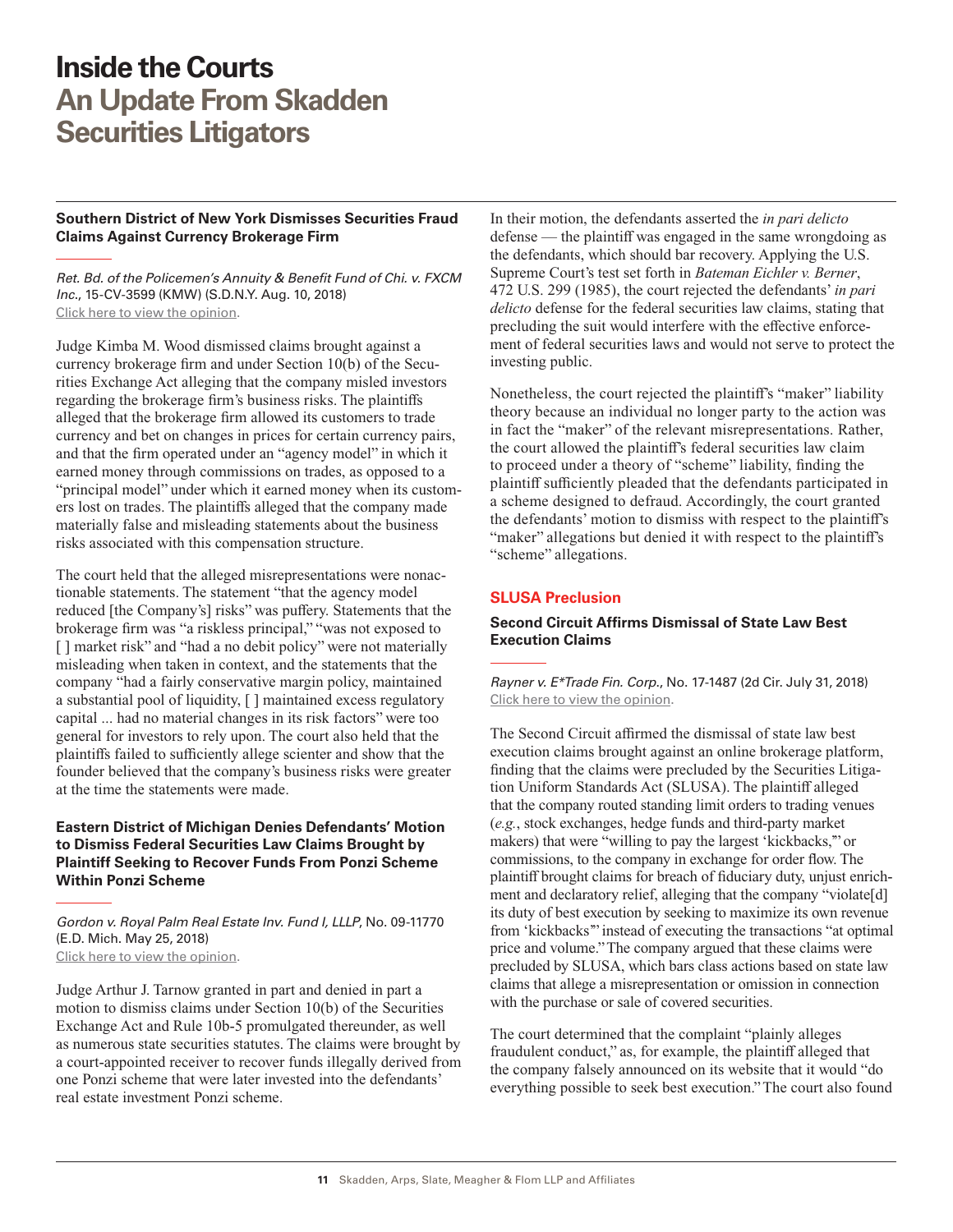<span id="page-11-0"></span>that the alleged fraud was made in connection with securities transactions because the company's alleged fraudulent failure to provide best execution was material to the securities transactions. The court determined the plaintiff's claims "amount[ed] to an allegation that [the company's] routing practice fraudulently induced the plaintiffs ... to purchase and sell securities at less favorable prices and at lower volumes than expected."

### **Eleventh Circuit Holds That SLUSA Does Not Bar State Law Claims Based on Misrepresentations Regarding Broker Fees**

*Brink v. Raymond James & Assocs., Inc*., No. 16-14144 (11th Cir. June 8, 2018) [Click here to view the opinion](http://www.skadden.com/-/media/files/publications/2018/09/inside-the-courts-sept-2018/fn19_brink_v_raymond_james.pdf).

The Eleventh Circuit reversed the dismissal of a putative class action, holding that the plaintiff's state law claims for negligence and breach of contract based on alleged misrepresentations by a brokerage house regarding its brokerage fees were not precluded by SLUSA.

The complaint alleged that the defendant brokerage house advertised a particular type of brokerage account through which customers would pay as a transaction fee only the actual "expenses incurred in facilitating the execution and clearing" of their trades. According to the complaint, however, the defendant actually charged a fee higher than the expenses it incurred. The district court dismissed the complaint for lack of subject matter jurisdiction, concluding that the claims were precluded by SLUSA because the alleged misrepresentations constituted "a misrepresentation or omission of a material fact in connection with the purchase or sale of a covered security."

The Eleventh Circuit reversed, holding that the alleged failure to disclose the hidden profit built into the transaction fee was not a misrepresentation of a material fact for purposes of SLUSA. The court reasoned that a misrepresentation, for purposes of SLUSA, must make a "significant difference to someone's decision to purchase or to sell a covered security." Here, a reasonable investor would not have made a different investment decision had he or she known that some of the transaction fee included profit for the brokerage house. The court explained that the choice of a type of investment account is not intrinsic to the investment decision itself. Thus, although the alleged misrepresentation might have influenced a reasonable investor's decision to pick one brokerage account over another type of account, it would not have influenced the underlying investment decision.

### **Two Appellate Courts Reach Opposite Conclusions Regarding Application of SLUSA to Nearly Identical Complaints**

*O'Donnell v. AXA Equitable Life Ins. Co.*, No. 17-1085-cv (2d. Cir. Apr. 10, 2018) [Click here to view the opinion](http://www.skadden.com/-/media/files/publications/2018/09/inside-the-courts-sept-2018/fn20odonnellvaxa.pdf).

*Shuster v. AXA Equitable Life Ins. Co.*, No. A-3160-15T1 (N.J. Super. Ct. App. Div. Apr. 17, 2018) [Click here to view the opinion](http://www.skadden.com/-/media/files/publications/2018/09/inside-the-courts-sept-2018/fn21_shuster_v_axa.pdf).

The Second Circuit and the New Jersey Appellate Division of the Superior Court reached opposite conclusions in two putative class actions against the same defendant, each involving the application of SLUSA, which precludes class actions based on state law claims that allege misrepresentations or omissions in connection with the purchase or sale of covered securities.

Two plaintiffs brought claims against a life insurance company on behalf of a nationwide putative class of policyholders — one in Connecticut state court and one in New Jersey state court alleging that the insurer implemented an investment strategy in variable insurance contracts, in alleged breach of those contracts. Both complaints were based on a regulatory consent order entered into by the insurer and its regulator, the New York State Department of Financial Services (DFS), in which DFS found that the insurer made omissions in filings with DFS concerning the implementation of the investment strategy. Each plaintiff alleged that the insurer's filings with DFS violated a New York insurance law and breached a provision in the insurance contract requiring compliance with those laws. Each plaintiff claimed to have been harmed on the grounds that their investment returns would have been higher without the implementation of the investment strategy.

The insurer removed both actions to federal court under SLUSA. (The Connecticut action was thereafter transferred to the Southern District of New York.) In the action that originated in Connecticut, the court determined that SLUSA precluded that plaintiff's putative class action. The court reasoned that the plaintiff's breach-of-contract claim depended entirely on an allegation that the insurer had made omissions to him and to DFS about the new investment strategy and that his decision to hold his investment after the new strategy was introduced was made "in connection with" those alleged omissions. In the New Jersey action, the federal court remanded the case to New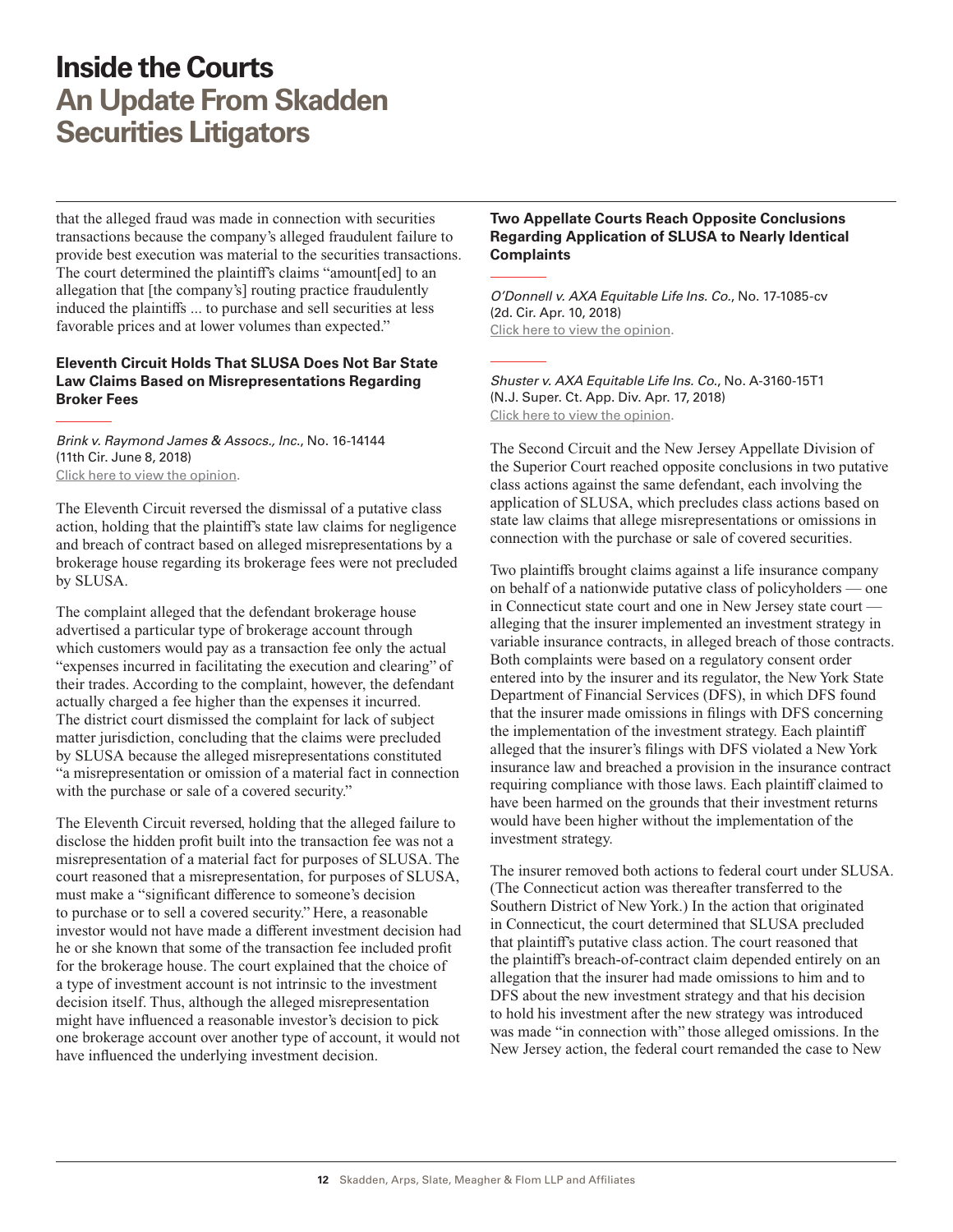Jersey state court, finding that SLUSA did not preclude the action because the consent order did not address that plaintiff's policy. On remand, however, that plaintiff conceded that her claim depended on the consent order. The New Jersey state court thus performed its own analysis of SLUSA and determined that SLUSA precluded that plaintiff's putative class action. Both cases were appealed.

The Second Circuit reversed the dismissal of the Connecticut action, holding that SLUSA did not preclude the action because the insurer's alleged misrepresentations or omissions were made to DFS and not to the plaintiff, and there could be "no link between the misrepresentation (to a regulator) and the inaction of a securities holder following misrepresentations of which the holder was unaware." The Second Circuit further held that the "in connection with" requirement was not met because the insurer's alleged misrepresentation "could not have been 'material to a decision by one or more individuals ... to buy or sell a covered security' for the simple reason that it was unknown to them." The Second Circuit directed that the action be remanded to Connecticut state court.

One week after the Second Circuit rendered its decision, the New Jersey Appellate Division reached precisely the opposite conclusion and affirmed the dismissal of the New Jersey action. The New Jersey Appellate Division rejected the plaintiff's contention that her claims did not satisfy SLUSA's "in connection with" requirement on the theory that the insurer's nonpublic filings with DFS did not induce her to make any investment decision. It reasoned that the U.S. Supreme Court in *Merrill Lynch, Pierce, Fenner & Smith, Inc. v. Dabit*, 547 U.S. 71 (2006), rejected such a "cramped construction." The New Jersey Appellate Division concluded that the "in connection with" requirement was met because the plaintiff was alleged to have held the investments in which the new strategy was implemented as a consequence of the insurer's alleged omissions to DFS.

The plaintiff moved the New Jersey Appellate Division to reconsider its decision based on the Second Circuit's holding in the Connecticut action, but the Appellate Division denied the motion, explaining that it had considered the Second Circuit's decision and did not find its reasoning persuasive.